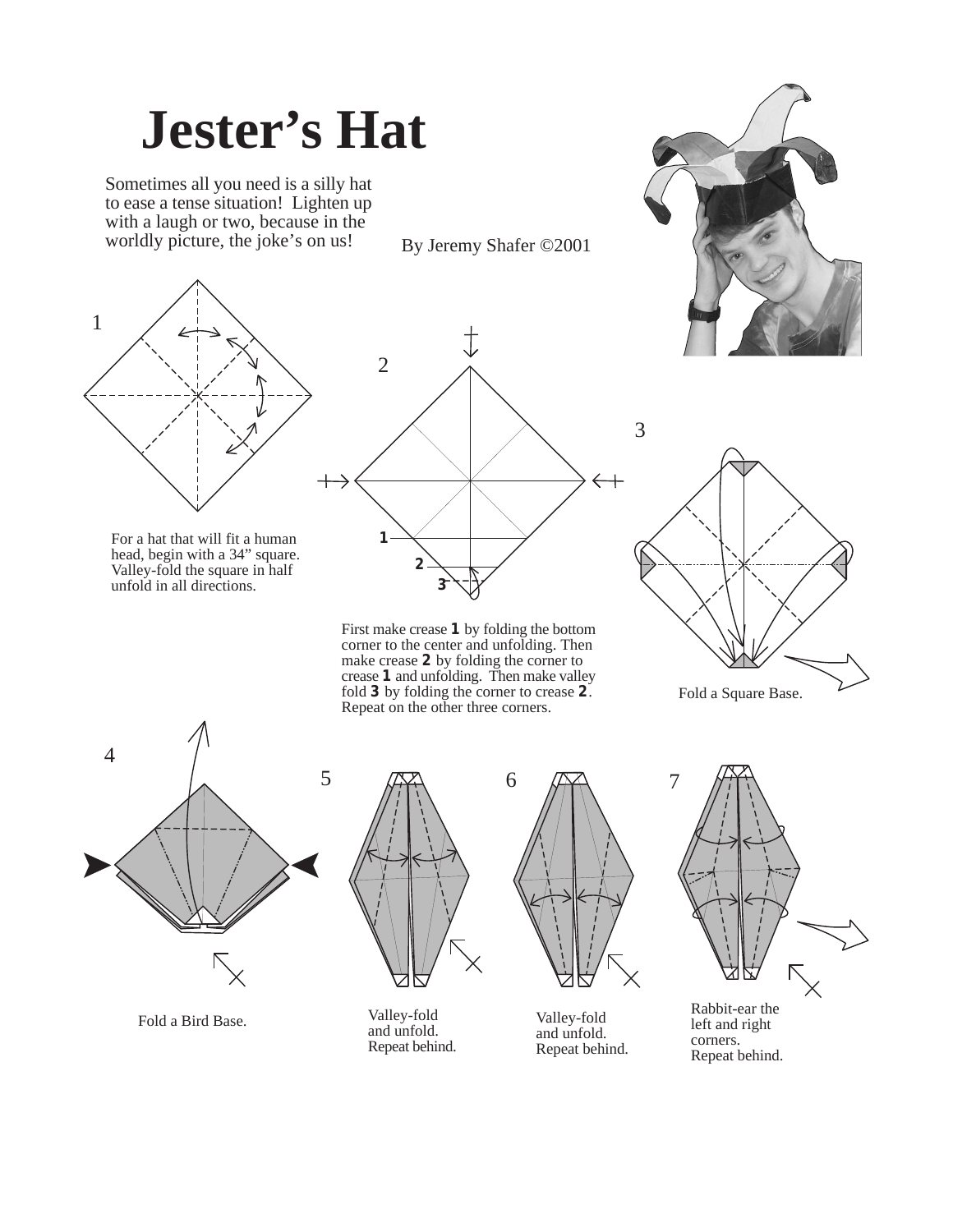



Mountain-fold into Turn over.<br>the nearest layer.

Pull the two inner edges apart and flatten.

Mountain-fold into